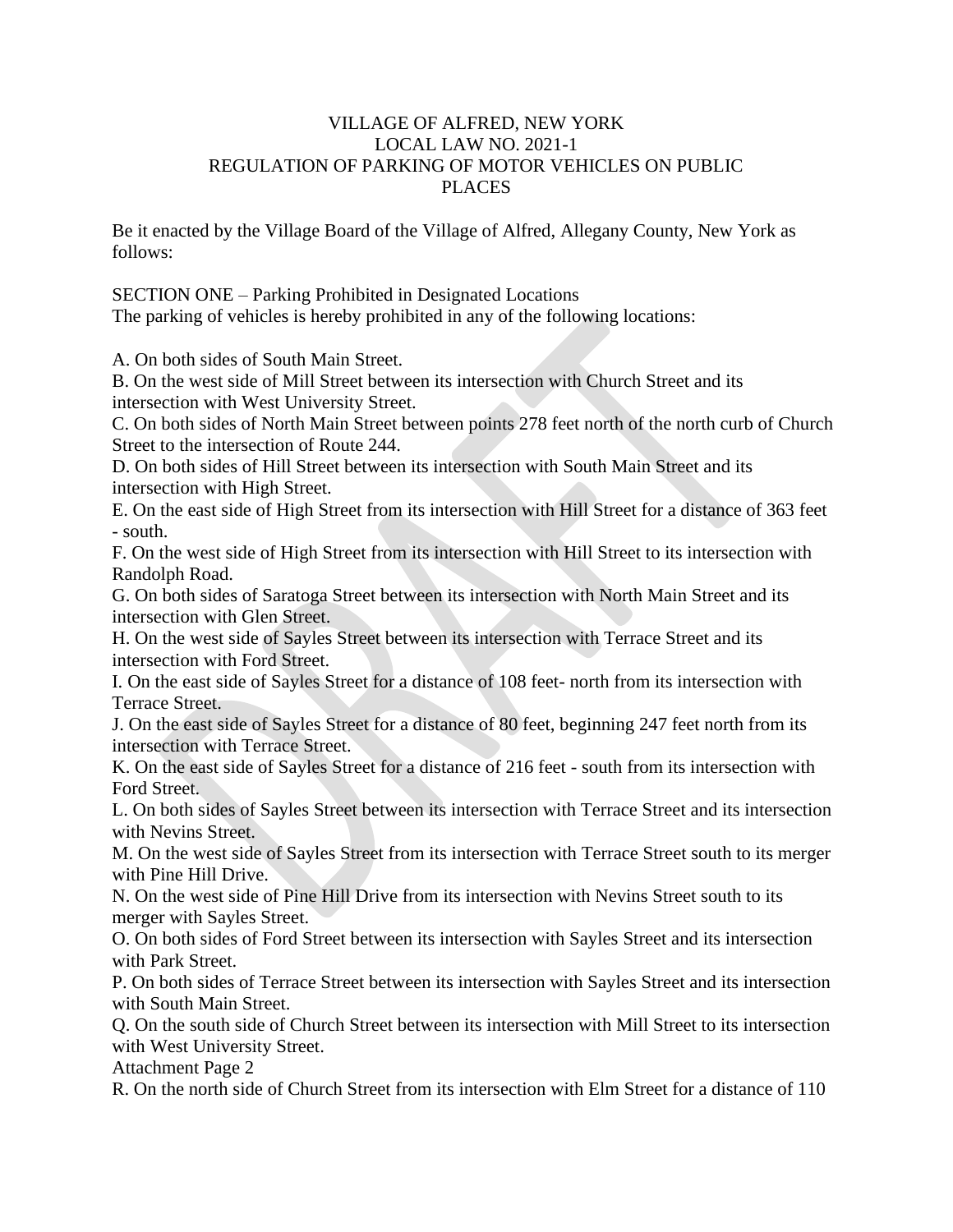feet – west.

S. On the north side of Church Street starting 220 feet from its intersection with Elm Street for a distance 142 feet – west.

T. On the north side of Church Street from its intersection with West University Street for a distance of 102 feet – east.

U. On the north side of West University Street between its intersection with Mill Street to its intersection with Church Street.

V. On the north side of West University Street starting at the east curb of its intersection with Mill Street for a distance of 106 feet – east.

W. On the north side of West University Street starting at the west curb of its intersection with North Main Street for a distance of 130 feet – west.

X. On the north side of West University Street between its intersection with Mill Street and North Main Street from November 1st to April 30th of each year.

Y. On the south side of West University Street starting at the west curb of the east intersection with Reynolds Street for a distance of 278 feet - west.

Z. On the both sides of West University Street between its intersection with Church Street west to the Village line.

AA. On the south side of Reynolds Street.

BB. On both sides of Reynolds Street for a distance of 475 feet – south from both intersections with West University Street.

CC. On the both sides of Elm Street between its intersection with Church Street to its intersection with Lower College Drive.

DD. On the both sides of Hillcrest Drive from the Upper College Drive north to its intersection with Glen Street.

EE. On both sides of the entrance to Hillcrest Court.

FF. On the both sides of Glen Street between its intersection with North Main Street and Saratoga Street.

GG. On the north side of Glen Street between its intersection with Saratoga Street and Route 244.

HH. On both sides of Randolph Road from its intersection with South Main Street to its intersection with the Village limits.

II. On the both sides of Terrace Street from intersection with South Main Street to its intersection with Sayles Street.

SECTION TWO – Limited Parking

A.Three hour parking in metered areas on Village streets, during hours of 8:00 A.M. to 4:00 P.M., from August 15 of one year to June 1 of next year. Nothing in this ordinance shall be inconsistent with existing or future parking ordinances.

B. Free Fifteen minute parking in two marked spaces on the East side of Mill Street, weekdays during the hours of 9:00 a.m. to 6:00 p.m.

C. Free fifteen minute parking in two spaces near the bus stop on the south side of West University Street, weekdays, during the hours of 9:00 a.m. to 5:00 p.m.